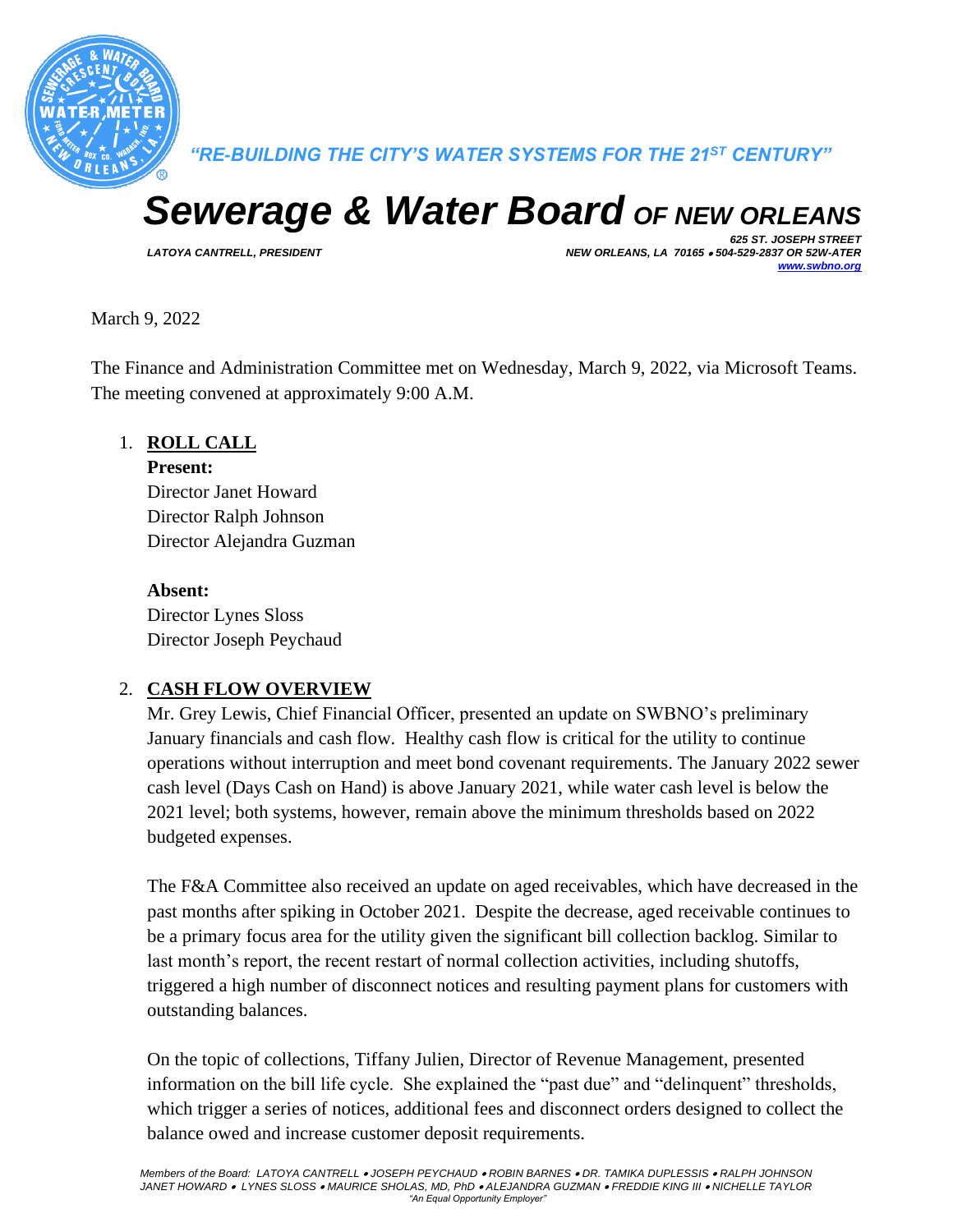Management is closely monitoring 2022 expenses to ensure adherence to the new 2022 Budget Targets while managing cash to meet all financial requirements and debt service. Currently, the utility is on track to meet Days Cash on Hand and the Debt Service Coverage Requirements. The Finance and Budget teams are actively planning for the year-end audit, which will begin March 21 and conclude by the legislative deadline of June 30 for the 12/31/2021 fiscal year end.

## **ACTION ITEMS**

- **-** Resolution (R-043-2022) Louisiana Compliance Questionnaire Resolution
	- o **Director Ralph Johnson moved to accept R-043-2022. Director Alejandra Guzman seconded. The motion carried.**

## **GENERAL SUPERINTENDENT'S REPORT**

## **CONTRACT AWARDS/RENEWALS**

- **-** Resolution (R-028-2022) Award of Contract 1419 Combustion Turbine Generator Procurement Between the Sewerage and Water Board of New Orleans and Solar Turbines, Inc.
- **-** Resolution (R-034-2022) Award of Requisitions AL220001 and CM220001 Furnishing Liquid Ferric Sulfate Between the Sewerage and Water Board of New Orleans and USALCO
	- o **Director Ralph Johnson moved to accept Contract Awards/Renewals. Director Alejandra Guzman seconded. The motion carried.**

#### **CONTRACT CHANGE ORDERS**

- Resolution (R-027-2022) Ratification of Change Order No. 7 for Contract 1377 Water Hammer Hazard Mitigation Program - Claiborne Ave Pumping Station and Off-Site Improvements between the Sewerage and Water Board of New Orleans and M.R. Pittman Group, LLC
	- o **Director Alejandra Guzman moved to accept Contract Change Orders. Director Ralph Johnson seconded. The motion carried.**

# **CONTRACT ADMENDMENTS**

**-** Resolution (R-030-2022) Authorization of Amendment No. 5 to the Professional Services Agreement Between the Sewerage and Water Board of New Orleans and Stanley Consultants, Inc for the Bulk Storage and Chemical Feed Facility